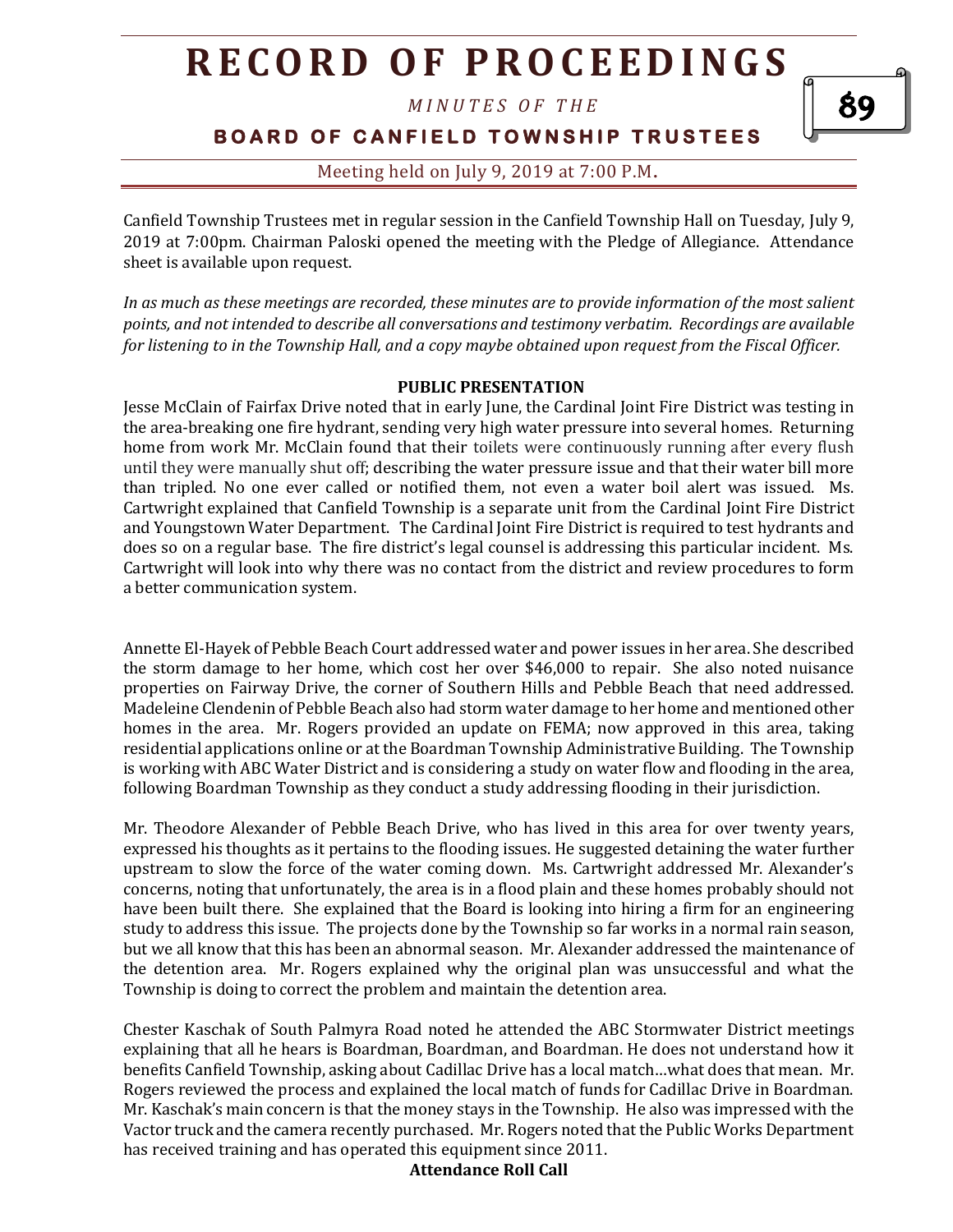## **R E C O R D O F P R O C E E D I N G S**

*M I N U T E S O F T H E* 

**BOARD OF CANFIELD TOWNSHIP TRUSTEES** 

Meeting held on July 9, 2019 at 7:00 P.M**.**

Chairman Paloski requested that Carmen I. Heasley, Fiscal Officer, call the attendance roll:

Mr. Paloski present Ms. Cartwright present Mr. Governor **present** 

90

**MINUTES:** Chairman Paloski tabled the meeting minutes of May 15, and May 28, 2019 until the next meeting.

**ADMINISTRATOR/ROAD SUPERINTENDENT REPORT:** Mr. Paloski asked if PSI was scheduled to perform core samples from the 2018-paving project. Mr. Rogers noted that he had to wait for the purchase order approval and signed purchase order by all Trustees; Boardman Township is holding the bond from the paving company.

Mr. Rogers provided an update for Millennial Moments. The developer and engineer are proposing a change to the JEDD Agreement as to the required buffer along the northwest side of the site. They are asking for relief across the wetland area due to the cost of the mitigation. They are looking to relocate one detention pond which is concerning to Mr. Rogers since it could cause possible flooding to Pheasant Run. Mr. Rogers requested that the Board not permit this because of the flooding and road damage after the last storm, noting that any water retention upstream would help this area. This request will create additional questions such as parking for the clubhouse, setbacks between the proposed clubhouse and the detention and wetlands, setback requirements between the business area and the detention pond and finally the promised buffer to the residents on Pheasant Run. Ms. Cartwright feels that this project must be further along before we can consider changes. Mr. Rogers will respond to them.

Mr. Governor noted concerns with water runoff at the park. Mr. Rogers explained that digging a swale should help with this issue and will need added to the maintenance contract next year. Mr. Rogers will get a couple of estimates and report to the Board.

Mr. Rogers reported the Army Corp of Engineers wanted a wetland study done for the Bike Spur Project explaining why they are requesting it. One quoted estimate was for \$8,375. Ms. Cartwright would like another quote. The Board agreed.

Ms. Cartwright asked for further information concerning a garage listed in the zoning report. Mr. Rogers reported that a resident, without zoning permits, built a garage crossing property lines by 5 to 8 feet crushing the neighbor's drain, which caused flooding into her basement. He explained what the zoning inspector expected done, along with additional charges and that the county will follow suit. Mr. Paloski moved to accept the administrator/road superintendent, public works and zoning reports as presented.

**FISCAL OFFICER'S REPORT:** Chairman Paloski called on the Fiscal Officer, Carmen I. Heasley, to present the financials. The Fiscal Officer reviewed warrants, electronic payments and reviewed three regular purchase orders. She reviewed an upcoming investment maturing before the next meeting for \$75,000. The Board agreed to transferring funds to the primary checking account due to current expected expenses and consider moving funds back to Starr Ohio Plus in August. Mr. Paloski moved to accept the report as presented.

#### **OLD BUSINESS**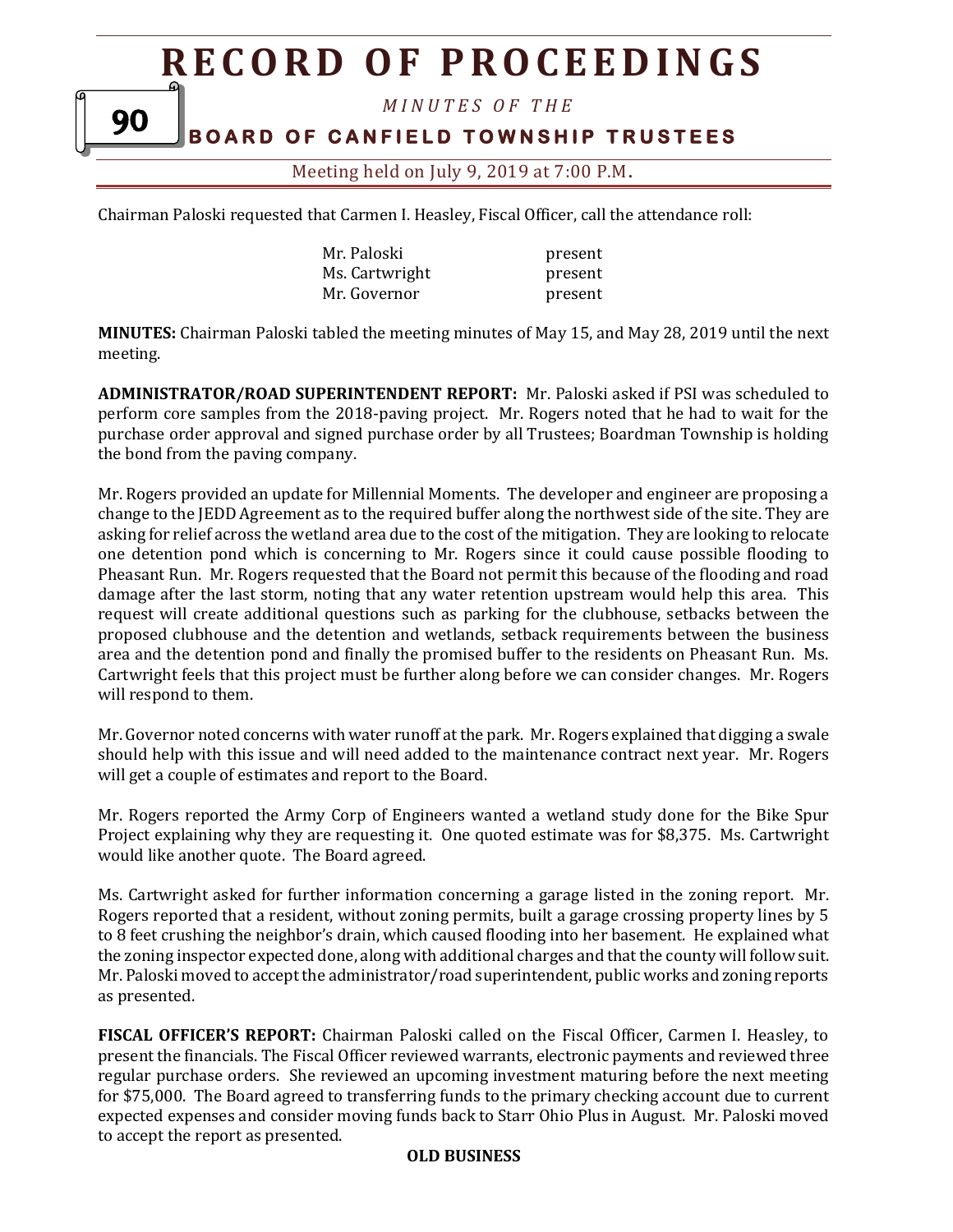# **R E C O R D O F P R O C E E D I N GS**

*M I N U T E S O F T H E* 

### **BOARD OF CANFIELD TOWNSHIP TRUSTEES**

Meeting held on July 9, 2019 at 7:00 P.M**.**

#### **RESOLUTION 2019-07-09-119 2019 Paving Project (MOU)**

Mr. Paloski moved to enter into a Memorandum of Understanding with Austintown and Canfield Townships for the 2019 Paving Project under the Ohio Revised Code 5535.08 ( C ) (1) provides in nonemergency situations, any political subdivision having authority to construct, reconstruct, resurface, improve, repair, and maintain roads or streets, may enter into an agreement, under terms agreeable to all parties, with any other political subdivision having that authority to obtain or provide road or street construction, reconstruction, resurfacing, improvement, repair, or maintenance services. The cost, if any, of services obtained under the agreement may be paid from general fund moneys of the political subdivision receiving the services or from any other funds available for the repair and maintenance of roads or streets within that political subdivision. Mr. Governor seconded the Motion. Roll Call: Mr. Paloski, yes; Ms. Cartwright, yes; Mr. Governor, yes. Motion carried 3 to 0.

#### **NEW BUSINESS RESOLUTION 2019-07-09-120 Efficiency Specialist, Inc.**

Ms. Cartwright moved to approve Efficiency Specialists, Inc., of Poland, Ohio, to remove/replace the Condensing Unit at the Township Hall at a cost not to exceed \$2,667.18. Mr. Paloski seconded the Motion. Discussion: Ms. Cartwright noted that the current unit has multiple malfunctions and the amount of the repair cost is almost as expensive as replacement. The new unit will be a Payne manufactured by Carrier. Roll Call: Mr. Paloski, yes; Ms. Cartwright, yes; Mr. Governor, yes. Motion carried 3 to 0.

#### **RESOLUTION 2019-07-09-121 ABC District Assistance Request**

Mr. Paloski moved to submit letters for assistance to the ABC Water & Stormwater District to cover the cost relating to storm sewer damage that occurred during the May 28, 2019 storm event for the following streets: Fairway Drive, Pheasant Run & Cedar Park. Mr. Governor seconded the Motion. Discussion: It is important that this passed so the Township can receive funding from ABC to help cover emergency infrastructure repairs. Roll Call: Mr. Paloski, yes; Ms. Cartwright, yes; Mr. Governor, yes. Motion carried 3 to 0.

#### **RESOLUTION 2019-07-09-122 Repairs to Truck 204**

Mr. Paloski moved to approve Lynn Welding and Equipment Repair, LLC to provide the work necessary to repair (6) injector seals, (3) fuel lines, (2) turbo lines, (1) power steering reservoir, and change the fuel and oil filters at a cost not to exceed \$3,327.14. Mr. Governor seconded the Motion. Discussion: Mr. Governor was at the shop when the estimate came it on this truck and it is not even the next truck on the list to replace. Mr. Rogers explained the issues with the trucks. Roll Call: Mr. Paloski, yes; Ms. Cartwright, yes; Mr. Governor, yes. Motion carried 3 to 0.

#### **RESOLUTION 2019-07-09-123 Warrants & Electronic Payments**

Ms. Cartwright moved to approve Warrants #13349 thru #13398, electronic payments 243-2019 thru 285-2019 for a grand total of \$91,205.55 as general & payroll obligations of the Township. Mr.

91